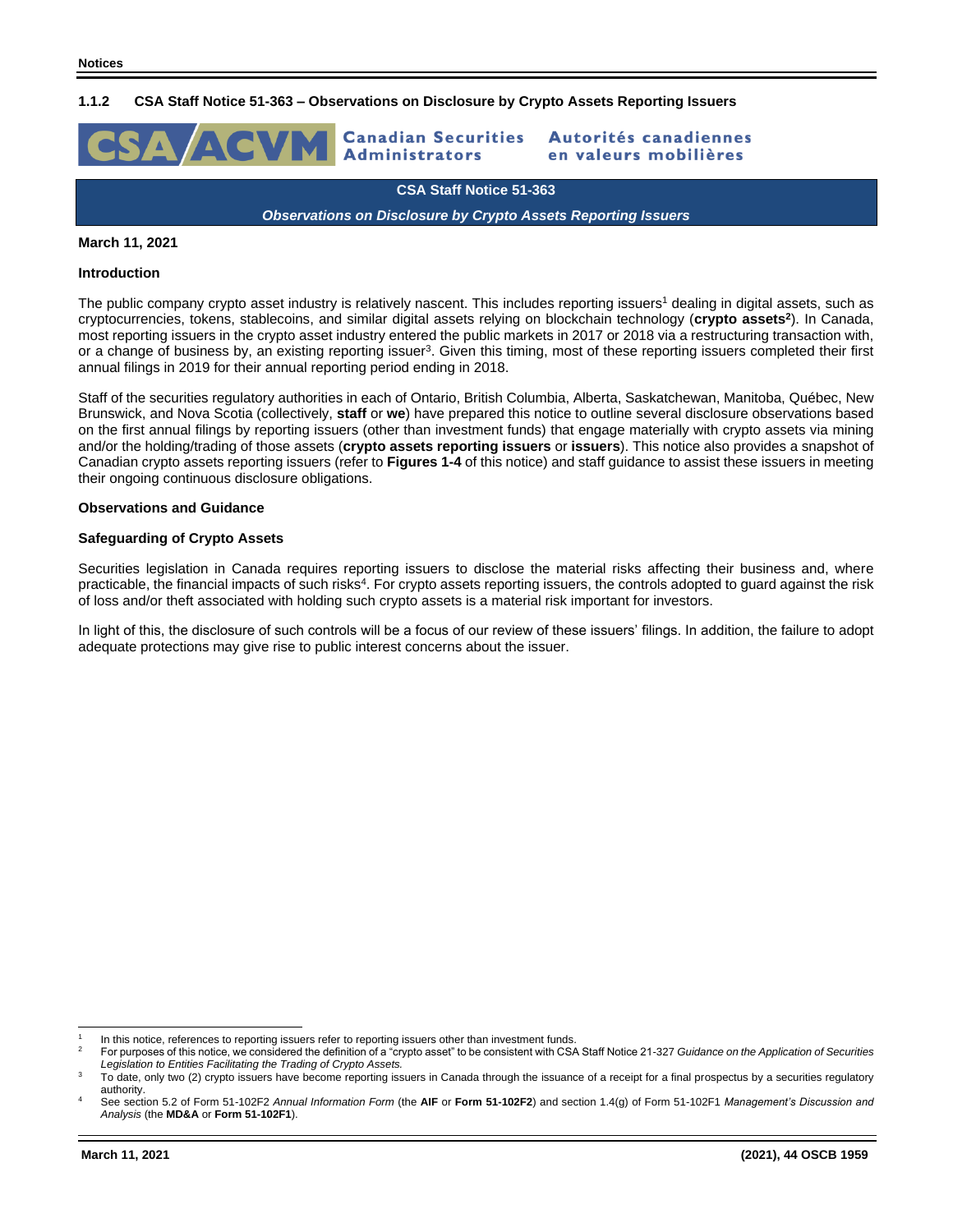

**Figure 1:** Crypto Assets Reporting Issuers by Principal Regulator *– as at December 31, 2020*







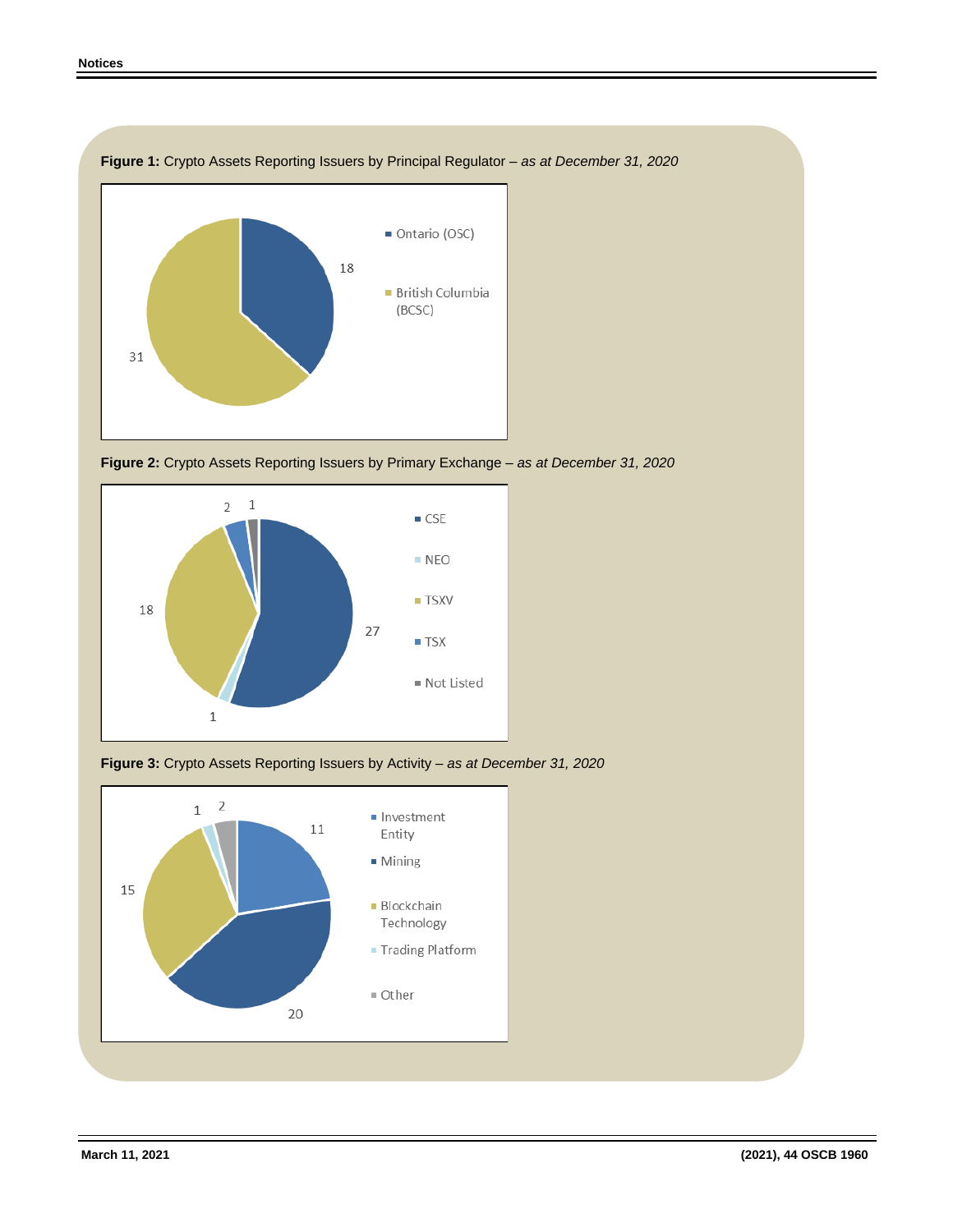#### **Notices**





For those issuers that self custody their crypto assets, these may include, among other things, multi-signature wallets, safeguarding of private keys, the use of "cold wallets" and frequent monetization of crypto assets into fiat currency. The controls that are appropriate for a given issuer may vary depending on its size and the type and quantity of crypto assets held, as well as the frequency for which they move to and from "hot wallets" or liquidate the crypto assets.

Some issuers retain a third-party custodian to safeguard all or a substantial portion of their crypto assets. We would expect that for issuers that have retained a third-party custodian, the following information would be material to investors:

- the identity and location of the third-party custodian,
- if the third-party custodian has appointed a sub-custodian to hold certain crypto assets, the identity and location of the sub-custodian(s),
- a general discussion of the services provided to the issuer by the third-party custodian (e.g., is the custodian a payment processor or just responsible for holding/ safeguarding the crypto assets),
- whether the custodian is a Canadian financial institution (as defined in NI 45-106<sup>5</sup>) or a foreign equivalent, and if so by whom the custodian is regulated,
- whether the issuer is aware of anything with regards to the custodian's operations that would adversely affect the issuer's ability to obtain an unqualified audit opinion on its audited financial statements,
- whether the custodian is a related party of the issuer,
- the quantity or percentage of the issuer's crypto assets held by the custodian as at each reporting period end date,
- whether the crypto assets held by the custodian are insured and any limitations on the custodian's liability in the event of the loss or theft of the issuer's crypto assets,
- any known security breaches or other similar incidents involving the custodian as a result of which crypto assets have been lost or stolen,
- the treatment of the assets in the event of an insolvency or bankruptcy of the custodian, and

National Instrument 45-106 Prospectus Exemptions (NI 45-106) defines a "Canadian financial institution" as: (a) an association governed by the Cooperative Credit Associations Act (Canada) or a central cooperative credit society for which an order has been made under section 473(1) of that Act, or (b) a bank, loan corporation, trust company, trust corporation, insurance company, treasury branch, credit union, caisse populaire, financial services cooperative, or league that, in each case, is authorized by an enactment of Canada or a jurisdiction of Canada to carry on business in Canada or a jurisdiction of Canada.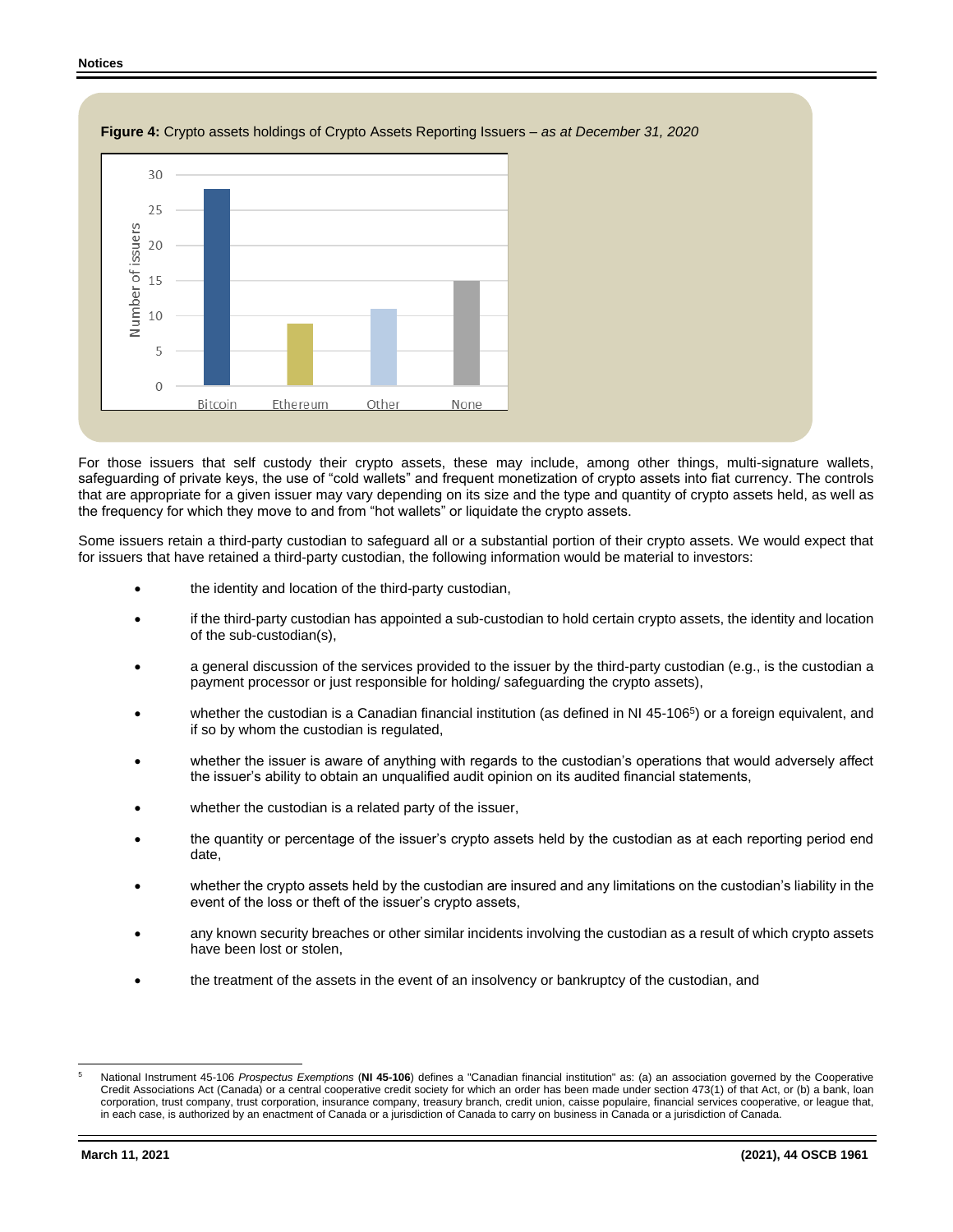if the custodian operates in a foreign jurisdiction, what due diligence the issuer has performed on the custodian (including the issuer's ability to: effectively monitor the custodian and execute contingency plans and exit strategies with minimal impact on the issuer's operation).

Such issuers should also consider whether a custodial agreement constitutes a material contract and whether the execution of such an agreement or the change of a custodian constitutes a material change for the issuer.

While we do not expect that all issuers will retain a third-party custodian, we expect that the reasons for not doing so would be material information for investors. We also expect that for issuers that self custody their crypto assets, the following information would be material to investors:

- a description of the controls implemented to protect the crypto assets against the risk of loss and/or theft associated with holding crypto assets,
- whether the issuer employs multi-signature wallets,
- the manner in which private keys are safeguarded, including the nature and extent of the use of "cold wallets",
- whether the issuer's crypto assets are insured, and any exclusions contained in the insurance policy that would prevent the issuer from making a successful claim in the event that the crypto assets are lost or stolen,
- measures taken to mitigate cyber security risks, and
- the frequency of monetization of crypto assets into fiat currency.

The controls that are appropriate for a given issuer may vary depending on its size and the type and quantity of crypto assets held, as well as the frequency for which they move to and from "hot wallets" or liquidate the crypto assets.

## **Use of Crypto Asset Trading Platforms**

The use of, and reliance on, crypto asset trading platforms also raises issues that extend beyond an issuer's own controls. Issuers that hold crypto assets through a crypto asset trading platform generally do not hold the private key and do not have control over the assets. Their account with the crypto asset trading platform generally represents a contractual claim against the trading platform and subjects the reporting issuer to the risks related to the solvency, integrity and proficiency of the operators of the trading platform<sup>6</sup>. To the extent that an issuer relies on a crypto asset trading platform to hold its crypto assets, we expect the issuer to disclose, at a minimum, all the items referenced in the "Safeguarding of Crypto Assets" section of this notice when thirdparty custodians are used.<sup>7</sup> <sup>8</sup>

### **Description of Business**

The description of an issuer's business in its continuous disclosure filings (e.g., such as in its Annual Information Form and/or Management's Discussion & Analysis), as well as any prospectus, should be sufficiently detailed to enable investors to make an informed decision about whether to buy, sell or hold the issuer's securities. Given the relative novelty of the crypto industry, disclosure regarding the nature of the issuer's operations, how the business intends to generate revenue, the specialized skill and knowledge possessed by the issuer, the competitive conditions faced by the issuer and the sources, pricing and availability of equipment used by the issuer, and any reliance on third-party service providers (e.g., trading platforms, mining pool operators, liquidity providers, etc.), would likely be material information for investors.

### **Risk Factor Disclosure**

Risk factor disclosure should be specific and sufficiently tailored to the risks that relate to the issuer and its business. Depending on the issuer, these may include, among many others, risks pertaining to: (i) the availability and/or cost of electricity, (ii) potential declines in the price of crypto assets, (iii) decreased rewards for mining a particular crypto asset, and (iv) risks related to access to crypto assets held at third-party custodians and crypto asset trading platforms. Risks related to different forms of crypto assets differ. For example, the risks of holding more established cryptocurrencies, such as Bitcoin or Ether, may be significantly different from investments in other digital assets, such as digital tokens.

<sup>&</sup>lt;sup>6</sup> Joint CSA/IIROC Consultation Paper 21-402 Proposed Framework for Crypto-Asset Trading Platforms outlines specific risks related to crypto asset trading platforms.

Note the report on the QuadrigaCX investigation released on June 11, 2020 by staff of the Ontario Securities Commission is an example of practices that can result in losses for parties relying on a crypto asset trading platform. The report can be found at https://www.osc.gov.on.ca/quadrigacxrepor

Reporting issuers using crypto asset trading platforms operating from outside Canada who have Canadian users should also consider the requirements under Canadian securities legislation, including the guidance in CSA Staff Notice 21-327 *Guidance on the Application of Securities Legislation to Entities Facilitating the Trading of Crypto Assets*.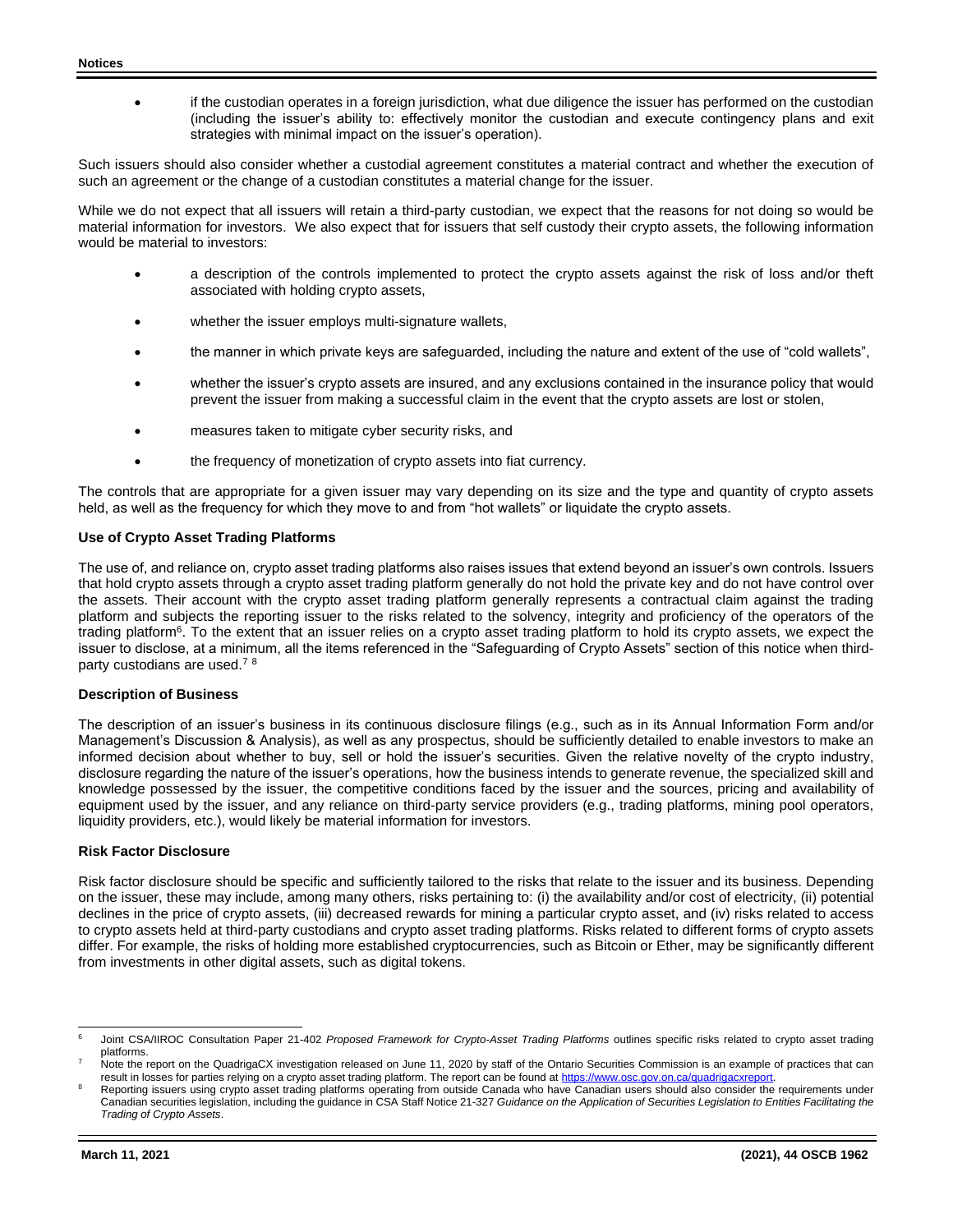### **Promotional Activities**

Issuers should not engage in promotional activities that provide unbalanced or unsubstantiated material claims about the issuer's business and the corresponding opportunity for profit by investing in the issuer. For example, a statement that an issuer is the largest of its type should be supported by objective data that provides the issuer with a reasonable basis on which to conclude that the statement is accurate. We refer issuers to CSA Staff Notice 51-356 *Problematic promotional activities by issuers* for staff's views on promotional activities generally.

### **Material Changes**

All reporting issuers have an obligation to consider whether an event constitutes a material change (i.e., a change in its business, operations or capital that would reasonably be expected to have a significant effect on the market price or value of any of its securities). If so, issuers are required to immediately issue and file a news release authorized by an executive officer disclosing the nature and substance of the change and, as soon as practicable and in any event within 10 days of the date on which the change occurs, file a material change report with respect to the material change. We have noted several examples of issuers failing to file material change reports or failing to do so within the required 10-day period. Examples of changes that would require reporting, if material, may include: (i) entering into a custodial agreement with a third-party, (ii) changing custodians, (iii) the loss or theft of crypto assets, (iv) an acquisition or sale of crypto asset mining equipment, or (v) entering into a mining pool arrangement or an electricity supply agreement by a crypto asset mining issuer if the arrangement is significant in relation to the issuer's existing operations.

### **Issuers Whose Business is Investing in Crypto Assets**

#### *Investment Fund Requirements May Apply*

If a material aspect of an issuer's business is investing in crypto assets and the issuer does not have other substantial operations, despite the fact that the issuer may not meet the definition of an investment fund<sup>9</sup>, many of the investor protection considerations applicable to investment funds may be relevant. If the issuer were to file a prospectus, staff may take the view that it would not be in the public interest to recommend issuing a receipt for the prospectus in the absence of the issuer taking relevant mitigation efforts comparable to those that apply under the investment fund regime. Such concerns are assessed on a case-by-case basis.

Some examples of investor protection considerations that have been required before the issuance of a prospectus receipt include:

- investment concentration restrictions,
- an undertaking to provide continuous disclosure for underlying investee companies if they represent a substantial amount of the issuer's business, and
- requirements to use a custodian qualified in accordance with Part 6 of National Instrument 81-102 *Investment Funds*.

#### *Investment Portfolio Disclosure*

In order to provide a meaningful discussion of an issuer's performance that meets the requirements of Form 51-102F1 *Management's Discussion & Analysis*, specific information about the issuer's crypto assets and other portfolio holdings is required.

For further staff guidance on the kind of disclosure staff may expect, crypto issuers that invest in crypto assets or other types of investments should refer to CSA Multilateral Staff Notice 51-349 *Report on the Review of Investment Entities and Guide for Disclosure Improvements* (**SN 51-349**) 10 .

#### **Financial Statements**

There are unique aspects of the crypto asset industry that raise novel accounting issues. As the discussion around many of these issues may continue to evolve, issuers should monitor and carefully consider any guidance published by accounting standard setters and regulatory bodies. The following section of the notice outlines considerations that staff believe are relevant to crypto issuers who face certain complex accounting and disclosure issues. This section of the notice applies specifically to holdings of cryptocurrencies, a subset of crypto assets, and does not apply to tokens or initial coin offerings.

National Instrument 81-106 *Investment Fund Continuous Disclosure* defines an "investment fund" as a mutual fund or a non-redeemable investment fund, and, for greater certainty in British Columbia, includes an EVCC and a VCC.

<sup>10</sup> This Staff Notice was published in certain jurisdictions as CSA Multilateral Staff Notice 51-349 *A Guide for Disclosure Improvements by Investment Entities and Non-Investment Entities that Record Investments at Fair Value*.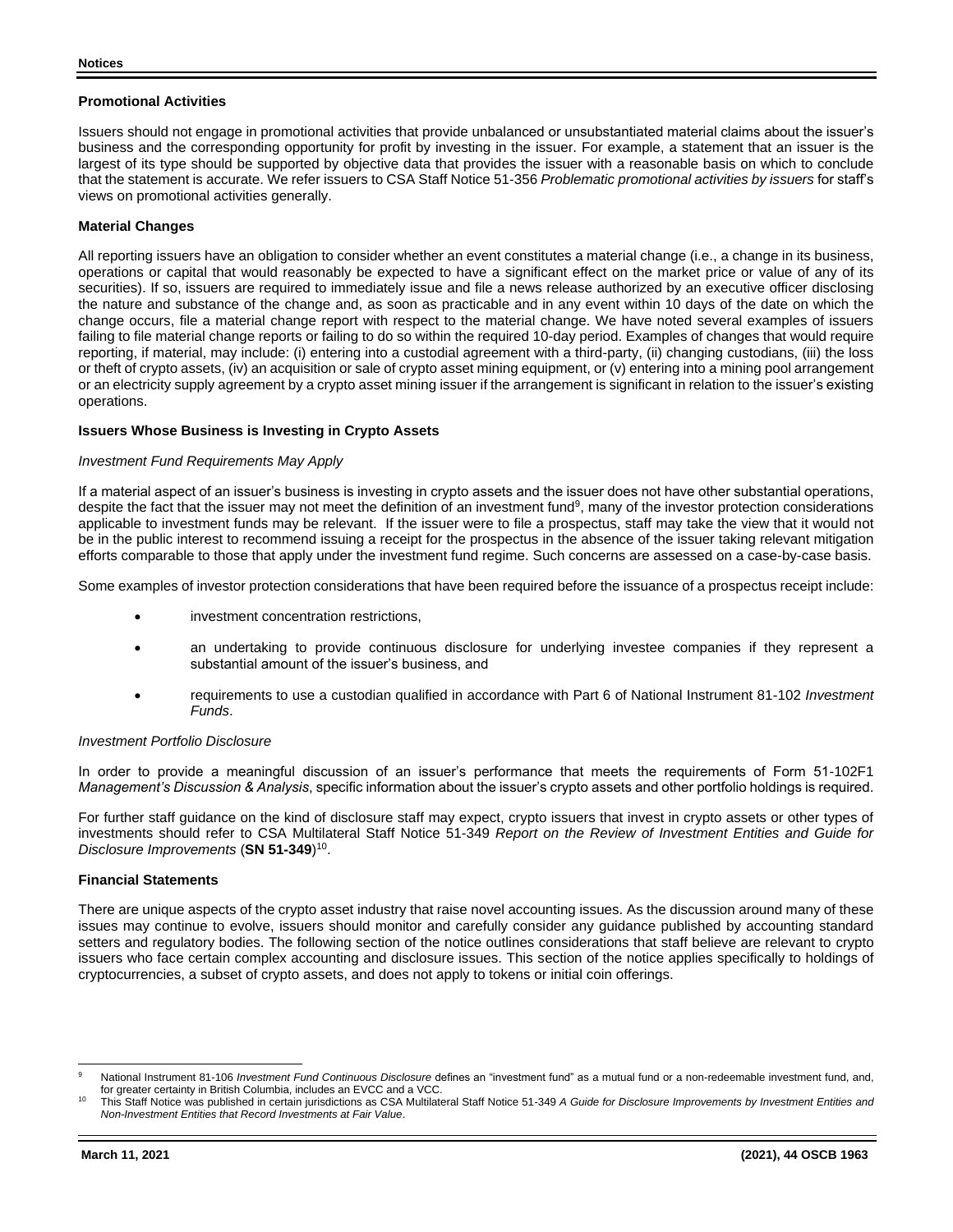### *Accounting Policies and Disclosure Expectations*

The IFRS Interpretations Committee (the **Committee**) published its agenda decision on *Holdings of Cryptocurrencies* in June 2019. The Committee concluded that IAS 2 *Inventories* applies to cryptocurrencies when they are held for sale in the ordinary course of business, otherwise an entity should apply IAS 38 Intangible Assets to holdings of cryptocurrencies<sup>11</sup>. The agenda decision directs entities to disclose the following information that is relevant to an understanding of its financial statements:

- (i) those specific disclosures noted by the Committee and required by IFRSs, including but not limited to:
	- accounting policies for classification and measurement [*IAS 1*],
	- significant judgments made in the application of accounting policies [*IAS 1*],
	- fair value disclosure requirements, if applicable [*IFRS 13*],
	- disclosure requirements for intangible assets or inventory, if applicable [*IAS 38* or *IAS 2*], and
	- consideration of subsequent events disclosure; and

(ii) any additional information that is relevant to an understanding of its financial statements. Staff are of the view that such relevant information, for example, would generally include:

- the nature of the different types of cryptocurrencies held, including disclosure concerning the entity's risk exposure to such assets,
- the quantity and recorded value of each type of cryptocurrency that an issuer holds at the relevant financial reporting dates,
- a continuity schedule for each type of cryptocurrency, differentiating between increases due to mining and due to acquisitions/dispositions in the market,
- the source(s) of valuation information, including the name of the data aggregator, if applicable,
- the entity's basis for determining whether cryptocurrencies are accounted for as inventory or an intangible asset, as well as the method of valuation used (cost, fair value, revaluation), and
- a breakdown of mining equipment by cryptocurrency that the equipment is capable of mining, if applicable.

### *Cryptocurrencies Recorded at Fair Value*

If cryptocurrencies have been measured at fair value, staff expect the notes to the financial statements to include appropriate disclosures (in accordance with IFRS 13 *Fair Value Measurement*) for a reader to understand:

- the valuation techniques used, particularly for holdings of decentralized cryptocurrencies where fair value may be more difficult to establish, and
- whether the fair value measurement has been categorized within level 1, 2 or 3 of the fair value hierarchy. IFRS 13 contains additional disclosure requirements depending on this categorization.

Where the fair value re-measurement of an issuer's cryptocurrencies has a significant impact on its financial results in a reporting period, staff are of the view that the realized and unrealized components of this gain or loss should be separately disclosed in the financial statements, including any reversal of previously unrealized fair value gains or losses.

Issuers should also consider the guidance provided in SN 51-349 as staff's disclosure expectations regarding investments recorded at fair value are generally also applicable to cryptocurrencies recorded at fair value.

### *Accounting for Mining of Cryptocurrency*

Issuers that mine cryptocurrency must often deal with complexities in determining an appropriate accounting policy for their mining activity. The following are examples of where additional complexities may arise and considerations for issuers with these types of arrangements:

<sup>&</sup>lt;sup>11</sup> Within its June 2019 agenda decisions, the IFRS Interpretations Committee referred to a "cryptocurrency" as being part of a subset of crypto assets and having all the following characteristics: (i) a digital or virtual currency recorded on a distributed ledger that uses cryptography for security, (ii) not issued by a jurisdiction authority or other party, and (iii) does not give rise to a contract between the holder and another party.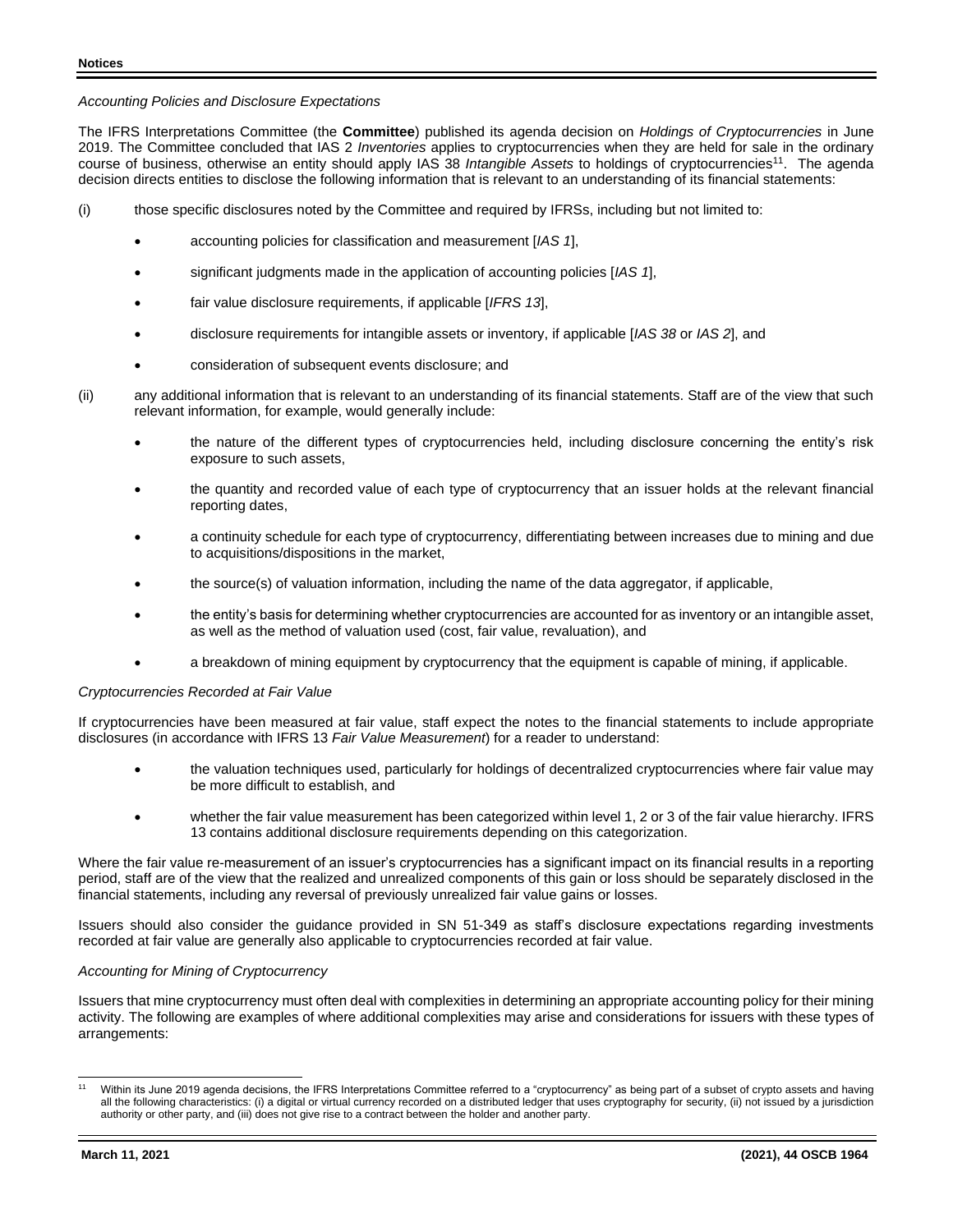- miners that participate in mining pools should consider the structure and arrangements of the pool (for example, the payout formula and timing, any fees payable, and whether the pool differentiates between the cryptocurrency mined and the block reward) in determining their accounting policies,
- miners who receive a block reward and a transaction fee when completing mining activities should consider whether transaction fees should be separately recorded and disclosed, particularly if these fees are significant, and
- a separate accounting policy must be determined by issuers who sell or "rent" hash power to other entities. Revenue earned from this source should be separately disclosed from revenue earned from traditional mining activity.

Importantly, staff expect the financial statement notes to contain robust disclosure of a cryptocurrency miner's accounting policies for its mining activity, including references to applicable IFRSs, and any significant judgments that have been made therein.

### *Cryptocurrency Mining Equipment*

Many cryptocurrency miners own the specialized equipment used for their crypto mining activities including mining servers and the supporting infrastructure. Given this equipment typically represents a significant portion of the issuer's total assets and different types of crypto assets are subject to different risks, staff expect the financial statements to disclose the disaggregation of this equipment by the type of crypto asset it is capable of mining.

Given the rate of technological obsolescence and other volatility (e.g., the price of cryptocurrencies) present in the industry, careful consideration should be given to whether an indicator of impairment exists in accordance with IAS 36 *Impairment of Assets* at each reporting date. If an indicator of impairment exists, the issuer should consider, among other things, the following when estimating the recoverable amount of the asset:

- the sustainability of current cryptocurrency prices, energy prices (particularly where the issuer currently receives unsecured preferential rates), and the level of block rewards received relative to hash power,
- the issuer's hash rate relative to other miners in its mining pool, and
- the need for sustaining capital expenditures to maintain a consistent level of hash power relative to other miners.

Given the greater risk of technological obsolescence in this industry, issuers should also consider whether a reassessment of the useful life of the asset is necessary based on the results of the impairment test. If the impairment test results in the recognition of an impairment loss, issuers should ensure that the impairment loss is allocated in accordance with the principles in IAS 36.

#### *Non-Monetary Transactions Settled in Cryptocurrencies*

Non-monetary transactions where assets or services received are settled in cryptocurrencies present an increased risk of manipulation, particularly where such transactions involve related parties. Issuers should ensure they have robust controls in place regarding the initiation and approval of such transactions including appropriate segregation of duties and minimization of the time period between transaction inception and settlement. Issuers with significant non-monetary transactions should also ensure that their financial statements disclose their accounting policies for these transactions and incorporate such transactions into their continuity schedule for each type of crypto asset (as referenced in the "*Financial Statements – Accounting Policies and Disclosure Expectations*" section of this notice). Issuers should also ensure that their MD&A includes a robust discussion of such nonmonetary transactions if they are material to the issuer's business.

#### **Auditing Issues**

As the mining of cryptocurrencies and holding of crypto assets in Canada is an emerging industry with unique technological aspects, a number of novel auditing challenges have arisen. Audit firms, standard setters, and regulatory bodies continue to explore these challenges and potential solutions.

We encourage issuers, and their audit committees and advisors, to review guidance that has been published by the Chartered Professional Accountants of Canada and communications from the Canadian Public Accountability Board.

We continue to monitor developments in this area and may raise comments in the context of prospectus or continuous disclosure reviews where it appears that novel auditing issues may exist.

#### **Conclusion**

Reporting issuers in the crypto asset industry are subject to the same disclosure obligations as other reporting issuers. However, the emerging nature of the crypto asset class and the evolving risks involved can raise novel issues when complying with these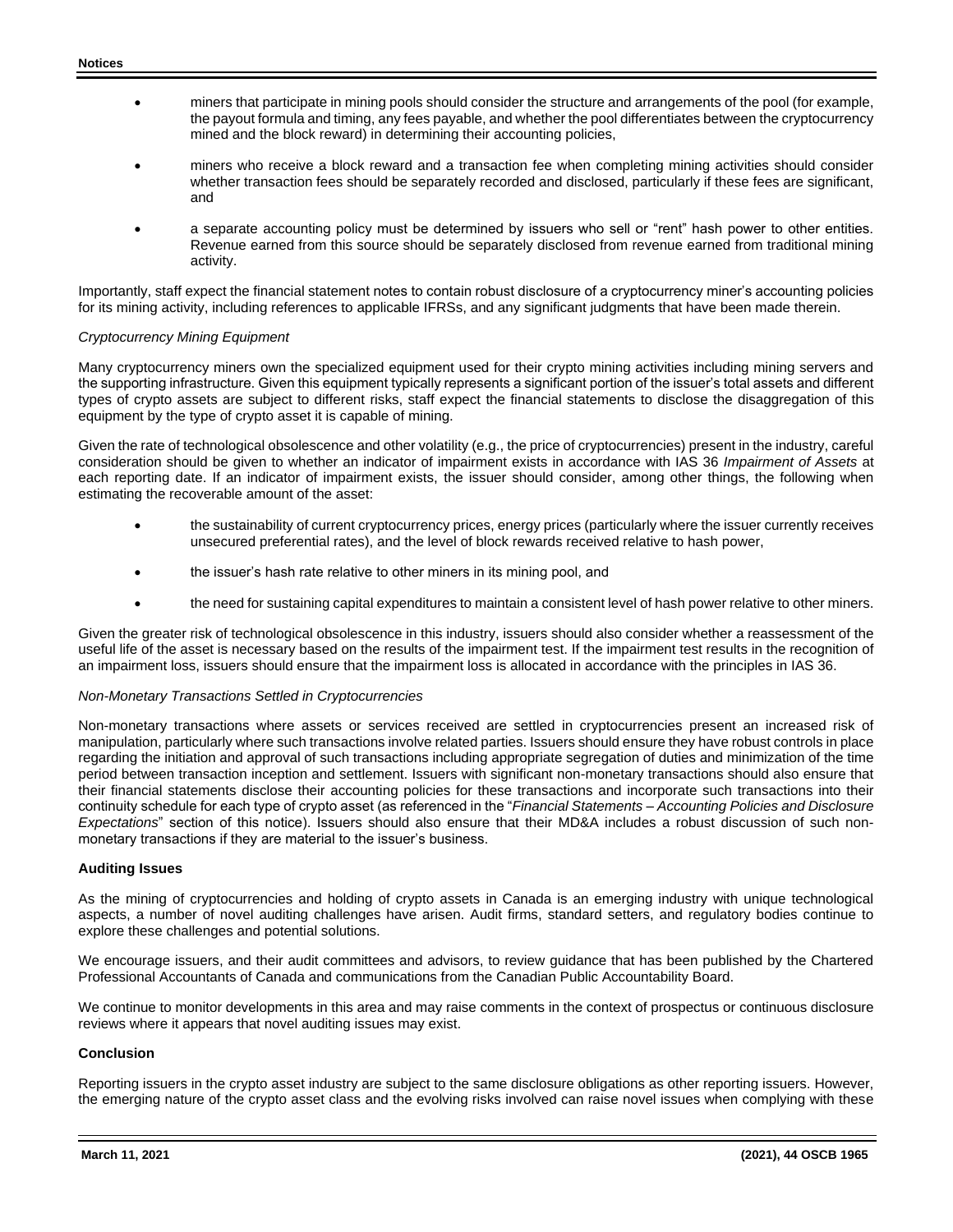obligations. It is important to avoid inaccurate or misleading disclosure and to provide the information necessary for investors to make informed investment decisions.

Crypto issuers considering filing a prospectus or entering into a restructuring transaction to enter the Canadian public markets should carefully consider what disclosure to provide about their business model in order to meet their regulatory requirements.

We will continue to evaluate the disclosure of reporting issuers that engage in crypto asset-related activities and will consider the need for further guidance or policy changes specific to these issuers.

## **Questions**

Please refer your questions to any of the following:

### **Ontario Securities Commission**

Winnie Sanjoto Manager, Corporate Finance 416-593-8119 [wsanjoto@osc.gov.on.ca](mailto:wsanjoto@osc.gov.on.ca)

David Surat Senior Legal Counsel, Corporate Finance 416-593-8052 [dsurat@osc.gov.on.ca](mailto:dsurat@osc.gov.on.ca)

Michael Rizzuto Accountant, Corporate Finance 416-263-7663 [mrizzuto@osc.gov.on.ca](mailto:mrizzuto@osc.gov.on.ca)

### **British Columbia Securities Commission**

Allan Lim Manager, Corporate Finance 604-899-6780 [alim@bcsc.bc.ca](mailto:alim@bcsc.bc.ca)

# **Alberta Securities Commission**

Brandon Rasula Legal Counsel, Corporate Finance 403-355-6298 [brandon.rasula@asc.ca](mailto:brandon.rasula@asc.ca)

### **Financial and Consumer Affairs Authority of Saskatchewan**

Heather Kuchuran Director, Corporate Finance, Securities Division 306-787-1009 [heather.kuchuran@gov.sk.ca](mailto:heather.kuchuran@gov.sk.ca)

#### **The Manitoba Securities Commission**

Wayne Bridgeman Deputy Director, Corporate Finance, Securities Division 204-945-4905 [wayne.bridgeman@gov.mb.ca](mailto:wayne.bridgeman@gov.mb.ca)

## **Autorité des marchés financiers**

Alexandre St-Denis Analyst, Autorité des marchés financiers 514 395-0337 ext.4384 [alexandre.st-denis@lautorite.qc.ca](mailto:alexandre.st-denis@lautorite.qc.ca)